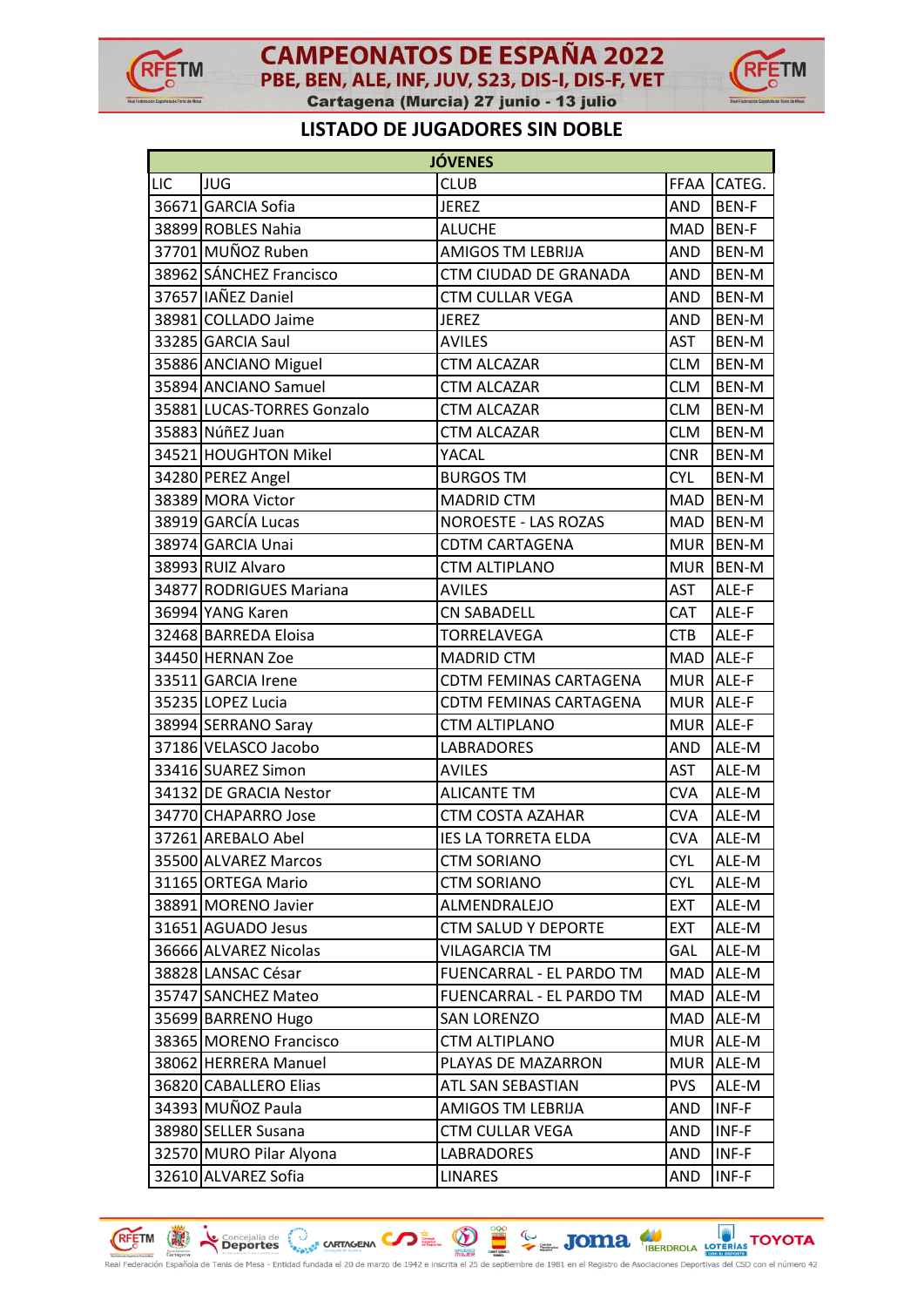

## **CAMPEONATOS DE ESPAÑA 2022** PBE, BEN, ALE, INF, JUV, S23, DIS-I, DIS-F, VET





### **LISTADO DE JUGADORES SIN DOBLE**

| 38527 OLMEDO Celia          | <b>VEGAS DEL GENIL</b>      | AND        | <b>INF-F</b> |
|-----------------------------|-----------------------------|------------|--------------|
| 38988 MATA Martina          | <b>CN SABADELL</b>          | CAT        | INF-F        |
| 35958 COGOLLO Rocío         | NAVALCAN T.M.               | <b>CLM</b> | INF-F        |
| 38922 LANZAS Tomás          | <b>CDTM HUJASE JAEN</b>     | <b>AND</b> | INF-M        |
| 38978 ABELA Oliver          | CTM CULLAR VEGA             | AND        | INF-M        |
| 36811 IGLESIAS Antonio      | <b>INCA</b>                 | <b>BAL</b> | INF-M        |
| 33143 PINAZO Carlos         | L'HOSPITALET                | CAT        | INF-M        |
| 37271 BAQUEDANO Bruno       | <b>TT GANXETS</b>           | CAT        | INF-M        |
| 31201 SERRANO Alvaro        | PUERTOLLANO                 | <b>CLM</b> | INF-M        |
| 27102 HERNANDEZ Dario       | <b>DEFENSE</b>              | <b>CNR</b> | INF-M        |
| 34204 AGHAJANYAN Eddy Norik | <b>CD POBLA DE FARNALS</b>  | <b>CVA</b> | INF-M        |
| 31145 MONFORT Carlos        | CTM COSTA AZAHAR            | <b>CVA</b> | INF-M        |
| 34128 GARCIA Yago           | CTT SANTISIMO SALVADOR      | <b>CVA</b> | INF-M        |
| 36134 TORRES Aron           | DAMA DE ELCHE               | <b>CVA</b> | INF-M        |
| 37259 GUTIERREZ Iker        | <b>IES LA TORRETA ELDA</b>  | <b>CVA</b> | INF-M        |
| 30984 MUÑOZ Adrian          | LA VILA JOIOSA              | <b>CVA</b> | INF-M        |
| 35047 BERROJO Adrian        | <b>CTM SORIANO</b>          | <b>CYL</b> | INF-M        |
| 31556 POLEY Izel            | COLLADO                     | MAD        | INF-M        |
| 37101 TINAJAS Alvaro        | <b>MADRID CTM</b>           | MAD        | INF-M        |
| 34183 FUNES Iñigo           | <b>NOROESTE - LAS ROZAS</b> | MAD        | INF-M        |
| 38371 GIMéNEZ Juan José     | <b>MURCIA</b>               | <b>MUR</b> | INF-M        |
| 35820 MIRALLES Pablo        | <b>MURCIA</b>               |            | MUR INF-M    |
| 35834 QUIMESó Ignacio       | <b>MURCIA</b>               |            | MUR INF-M    |
| 32422 SEKOWSKI Gabriel      | <b>MURCIA</b>               |            | MUR INF-M    |
| 35958 COGOLLO Rocío         | NAVALCAN T.M.               | <b>CLM</b> | JUV-F        |
| 29342 OUBIÑA Natalia        | <b>MONTE PORREIRO</b>       | GAL        | JUV-F        |
| 30174 FELIU Elisa           | CDTM FEMINAS CARTAGENA      | <b>MUR</b> | JUV-F        |
| 36003 SáNCHEZ Alejandra     | <b>MURCIA</b>               | <b>MUR</b> | JUV-F        |
| 29161 SEGURA Mirian         | UCAM TM CARTAGENA           |            | MUR JUV-F    |
| 21802 QUEVEDO Nico          | SCHOOL ZARAGOZA             | ARA        | JUV-M        |
| 19499 DE OLEZA Gabriel      | SON CLADERA TTC             | <b>BAL</b> | JUV-M        |
| 18421 MIRO Marc             | <b>CTT CALELLA</b>          | CAT        | JUV-M        |
| 31624 ALARCON German        | MIAMPI GUADALAJARA          | <b>CLM</b> | JUV-M        |
| 29687 COGOLLO Alejandro     | NAVALCAN T.M.               | <b>CLM</b> | JUV-M        |
| 29173 REUS Rafael           | <b>ALICANTE TM</b>          | <b>CVA</b> | JUV-M        |
| 21850 GIRBES Miguel         | C.T.T. ALZIRA               | <b>CVA</b> | JUV-M        |
| 34412 SANCHEZ Adria         | CTT SANTISIMO SALVADOR      | <b>CVA</b> | JUV-M        |
| 31149 FERNANDEZ Angel       | LA VILA JOIOSA              | <b>CVA</b> | JUV-M        |
| 34670 MARTINEZ Alex         | LA VILA JOIOSA              | <b>CVA</b> | JUV-M        |
| 30164 ROCA Pedro            | LA VILA JOIOSA              | <b>CVA</b> | JUV-M        |
| 27074 PIZARRO Manuel        | CD VIRIATO TM               | <b>CYL</b> | JUV-M        |
| 23889 LOPEZ Marlon          | <b>LOS TRES BALCONES</b>    | <b>EXT</b> | JUV-M        |
| 29130 NOVO Anton            | <b>CIDADE NARON TM</b>      | GAL        | JUV-M        |
| 19866 LÓPEZ Alberto         | <b>CDE TENIS MESA PARLA</b> | MAD        | JUV-M        |
| 22238 TORRES Fernando       | CTM EL ALAMO                | MAD        | JUV-M        |
| 33970 LOPEZ Francisco       | <b>CLUB TOTANA TM</b>       | <b>MUR</b> | JUV-M        |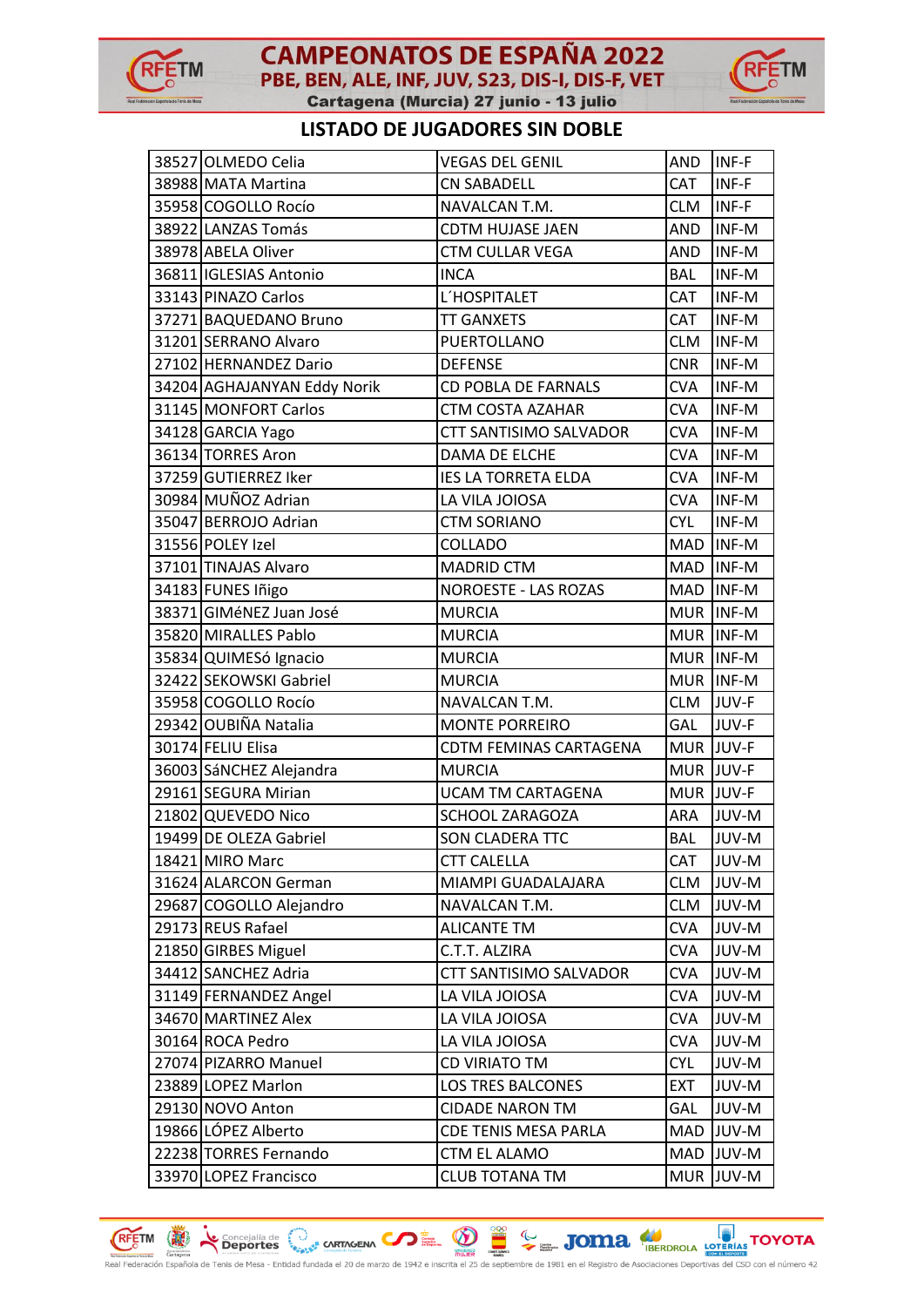

# **CAMPEONATOS DE ESPAÑA 2022** PBE, BEN, ALE, INF, JUV, S23, DIS-I, DIS-F, VET



Cartagena (Murcia) 27 junio - 13 julio

## **LISTADO DE JUGADORES SIN DOBLE**

| 38364 MARTINEZ Jorge            | <b>CTM ALTIPLANO</b>        |            | MUR JUV-M |
|---------------------------------|-----------------------------|------------|-----------|
| 23789 MANZANARES Juan Francisco | <b>ELIOCROCA</b>            |            | MUR JUV-M |
| 31131 GARCIA Pablo              | <b>MURCIA</b>               |            | MUR JUV-M |
| 31132 GARCIA Sergio             | <b>MURCIA</b>               | <b>MUR</b> | JUV-M     |
| 20683 IBARRA Alberto Jesus      | <b>MURCIA</b>               |            | MUR JUV-M |
| 36152 MARTÍNEZ Pablo            | <b>MURCIA</b>               |            | MUR JUV-M |
| 32162 MATAS Mario               | <b>MURCIA</b>               |            | MUR JUV-M |
| 20578 CATEVILLA Christian       | PLAYAS DE MAZARRON          |            | MUR JUV-M |
| 31573 GARCIA Julian             | <b>OBERENA</b>              | <b>NAV</b> | JUV-M     |
| 31510 ASURMENDI Oiñatz          | <b>GASTEIZ</b>              | <b>PVS</b> | JUV-M     |
| 18659 SASTRE Eugenia            | <b>SON CLADERA TTC</b>      | <b>BAL</b> | $S23-F$   |
| 17582 FERNANDEZ Alba            | <b>CTT CALELLA</b>          | CAT        | $S23-F$   |
| 37723 CERDA Lucia               | REUS DEPORTIU               | <b>CAT</b> | $S23-F$   |
| 29563 MELERO Gemma              | REUS DEPORTIU               | CAT        | $S23-F$   |
| 21634 COLL Silvia               | VIC T.T.                    | <b>CAT</b> | $S23-F$   |
| 27685 FELIPE Anne               | <b>TORRELAVEGA</b>          | <b>CTB</b> | $S23-F$   |
| 20148 MORCILLO Sara             | MEDITERRANEO                | <b>CVA</b> | $S23-F$   |
| 23431 SANCHEZ Amadel            | <b>SCDR ANAITASUNA</b>      | <b>NAV</b> | $S23-F$   |
| 17694 PONS Arnau                | CD HUETOR VEGA TM           | <b>AND</b> | S23-M     |
| 22575 RODRIGUEZ Enrique         | CTM ALCALA 2000             | <b>AND</b> | S23-M     |
| 37658 GIL David                 | CTM CULLAR VEGA             | <b>AND</b> | S23-M     |
| 27942 CLUSA Joaquin             | TM MONZON                   | ARA        | S23-M     |
| 24063 MARTIN David              | <b>SON CLADERA TTC</b>      | <b>BAL</b> | $S23-M$   |
| 25253 RAIMBAULT Gonzalo         | ETT CASTELLDEFELS           | CAT        | S23-M     |
| 34219 CHEN Xujiaen              | FALCONS SABADELL A.E.       | <b>CAT</b> | S23-M     |
| 29687 COGOLLO Alejandro         | NAVALCAN T.M.               | <b>CLM</b> | S23-M     |
| 29198 UTRILLA Jorge             | NAVALCAN T.M.               | <b>CLM</b> | S23-M     |
| 19892 PUERTO Hector             | <b>ALICANTE TM</b>          | <b>CVA</b> | S23-M     |
| 30124 MURCIA Adrian Juan        | <b>CTM COSTA AZAHAR</b>     | <b>CVA</b> | S23-M     |
| 30860 BORDALLO Juan Manuel      | <b>IES LA TORRETA ELDA</b>  | <b>CVA</b> | $S23-M$   |
| 30131 GALIANA Jose              | LA VILA JOIOSA              | <b>CVA</b> | S23-M     |
| 17323 BERZOSA Daniel            | <b>BURGOS TM</b>            | <b>CYL</b> | S23-M     |
| 27699 GARCIA Enrique            | <b>BURGOS TM</b>            | <b>CYL</b> | S23-M     |
| 27074 PIZARRO Manuel            | CD VIRIATO TM               | <b>CYL</b> | S23-M     |
| 10331 OTERO Santiago            | <b>CIDADE NARON TM</b>      | <b>GAL</b> | S23-M     |
| 16933 ALVAREZ Raul              | <b>MONTE PORREIRO</b>       | <b>GAL</b> | S23-M     |
| 27913 RAMIREZ Daniel            | <b>ALUCHE</b>               | <b>MAD</b> | S23-M     |
| 27530 MOVELLAN Felix            | <b>CDE TENIS MESA PARLA</b> | <b>MAD</b> | S23-M     |
| 28258 SANCHEZ Guillermo         | <b>MURCIA</b>               | <b>MUR</b> | $S23-M$   |
| 21296 CHAMORRO Aimar            | LEKA ENEA IRUN              | <b>PVS</b> | S23-M     |

| <b>DISCAPACIDAD FÍSICA</b> |                                 |                            |      |                     |  |
|----------------------------|---------------------------------|----------------------------|------|---------------------|--|
| LIC                        | JUG                             | ICLUB                      |      | <b>IFFAA CATEG.</b> |  |
|                            | 38923 RIOS Tomas Demetrio       | ICTM BENALMADENA           | IAND | <b>PIF</b>          |  |
|                            | 18350 RODRIGUEZ Francisco Mario | <b>ICTM HUERCAL</b>        | IAND | <b>PIF</b>          |  |
|                            | 20114 RODRIGUEZ Gonzalo         | <b>I</b> MERCANTIL SEVILLA | AND  | <b>PIF</b>          |  |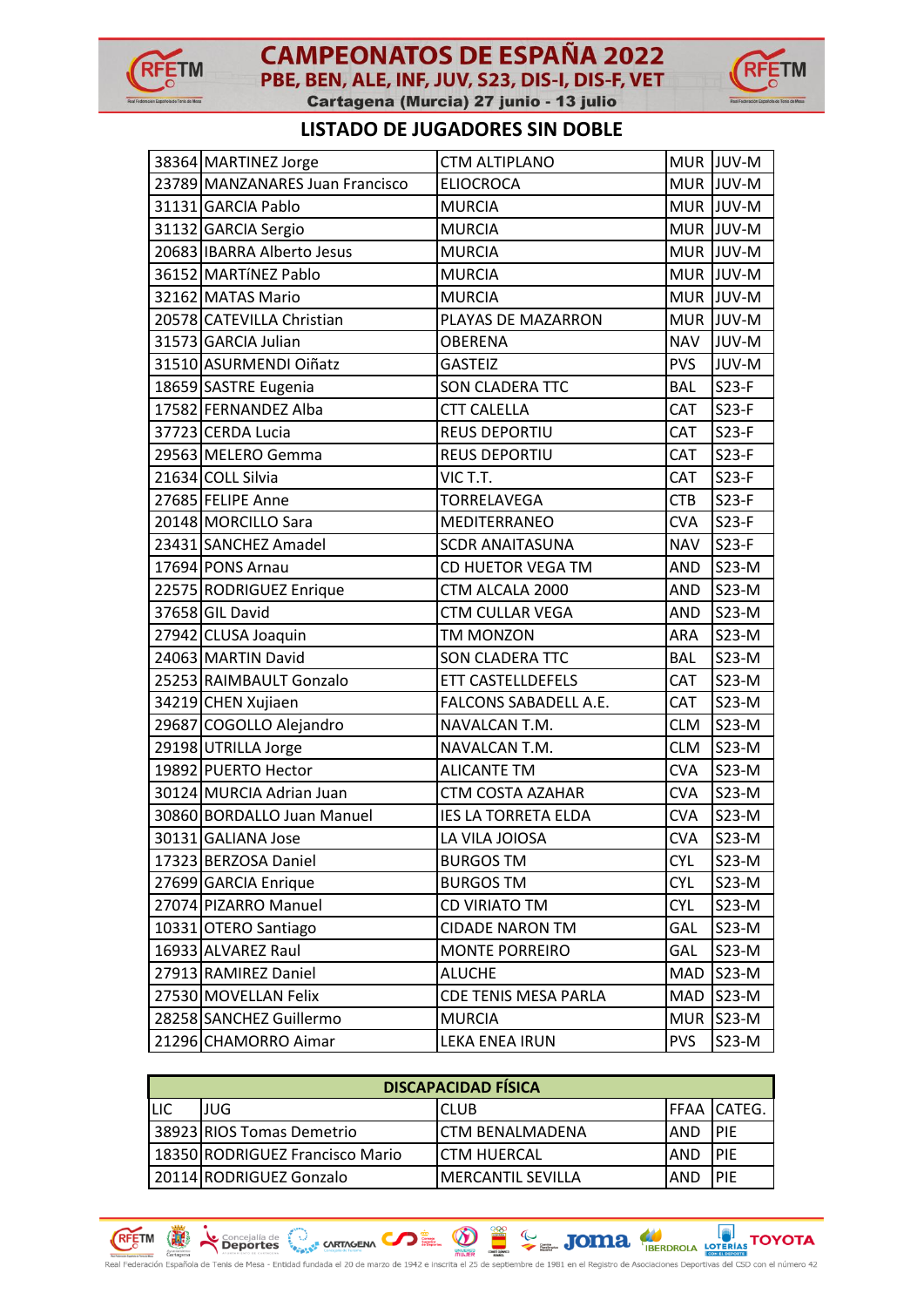



## **LISTADO DE JUGADORES SIN DOBLE**

| 28448 BAZAN Cristian Tomas                         | ATALAYA GIJON TM       | <b>AST</b> | PIE          |
|----------------------------------------------------|------------------------|------------|--------------|
| 36122 ARDEVOL Ariadna                              | <b>CN SABADELL</b>     | <b>CAT</b> | <b>PIE</b>   |
| 755 BERRENDO Jorge                                 | TALAVERA               | <b>CLM</b> | PIE          |
| 27127 DORTA Aaron                                  | C.T.M. CELADA          | <b>CNR</b> | <b>PIE</b>   |
| 19775 ROMERO Pablo                                 | <b>ALICANTE TM</b>     | <b>CVA</b> | <b>PIE</b>   |
| 21976 ALVAREZ Alvaro                               | <b>BURJASSOT</b>       | <b>CVA</b> | PIE          |
| 18255 MATEU Raquel                                 | MEDITERRANEO           | <b>CVA</b> | PIE          |
| 635 DE LA CRUZ Alfonso                             | 150 AÑOS - DON BENITO  | <b>EXT</b> | <b>PIE</b>   |
| 5689 SEOANE Alberto                                | <b>CLUB DEL MAR</b>    | GAL        | <b>PIE</b>   |
| 29845 VALERO Martin                                | <b>LEGANES</b>         | <b>MAD</b> | <b>PIE</b>   |
| 792 MOLINA Francisco                               | <b>MURCIA</b>          | <b>MUR</b> | PIE          |
| 27678 ETXEBESTE Maialen                            | ATL SAN SEBASTIAN      | <b>PVS</b> | PIE          |
| 33958 MARTINEZ Olaia                               | ATL SAN SEBASTIAN      | <b>PVS</b> | PIE          |
| 31768 FERNANDEZ DE ORTEGA Andoni                   | <b>IRURIETA BERAUN</b> | <b>PVS</b> | PIE          |
| 31767 FERNANDEZ DE ORTEGA Juan Ant IRURIETA BERAUN |                        | <b>PVS</b> | <b>PIE</b>   |
| 36336 CARPINTERO Andres                            | C. ASTURIAS T.M.       | <b>AST</b> | <b>SILLA</b> |
| 20042 VIDAL Juan Carlos                            | <b>CTM ELDA</b>        | <b>CVA</b> | <b>SILLA</b> |

|     | <b>DISCAPACIDAD INTELECTUAL</b> |                         |            |             |  |  |
|-----|---------------------------------|-------------------------|------------|-------------|--|--|
| LIC | <b>JUG</b>                      | <b>CLUB</b>             | FFAA       | CATEG.      |  |  |
|     | 22119 LLATSER Eric              | <b>COCEMFE MAESTRAT</b> | <b>CVA</b> | <b>DOWN</b> |  |  |
|     | 22117 URGELLES Alvaro           | <b>COCEMFE MAESTRAT</b> | <b>CVA</b> | <b>DOWN</b> |  |  |
|     | 22242 MEDINA Pascual            | LEVANTE UD TM           | <b>CVA</b> | <b>DOWN</b> |  |  |
|     | 22063 GANDIA Enrique            | <b>ONTINYENT</b>        | <b>CVA</b> | <b>DOWN</b> |  |  |
|     | 22079 MOSCARDO Antonio          | <b>ONTINYENT</b>        | <b>CVA</b> | <b>DOWN</b> |  |  |
|     | 32038 FLAVIU Alex               | <b>BURGOS TM</b>        | <b>CYL</b> | <b>DOWN</b> |  |  |
|     | 37658 GIL David                 | <b>CTM CULLAR VEGA</b>  | AND        | <b>IADM</b> |  |  |
|     | 22250 ROMERO Bruno              | <b>ADAPONDA</b>         | <b>CVA</b> | <b>IADM</b> |  |  |
|     | 22066 CUBELLS Victor            | <b>CEPIVALL</b>         | <b>CVA</b> | <b>IADM</b> |  |  |
|     | 22122 ARANGO Miguel Angel       | <b>COCEMFE MAESTRAT</b> | <b>CVA</b> | <b>IADM</b> |  |  |
|     | 22068 BERNALTE Vicente          | LEVANTE UD TM           | <b>CVA</b> | <b>IADM</b> |  |  |
|     | 22076 MOREL Tomas               | LEVANTE UD TM           | <b>CVA</b> | <b>IADM</b> |  |  |
|     | 22062 SANCHIS Borja             | <b>ONTINYENT</b>        | <b>CVA</b> | <b>IADM</b> |  |  |
|     | 19564 GIMENEZ Miguel            | <b>BURGOS TM</b>        | <b>CYL</b> | <b>IADM</b> |  |  |
|     | 36669 REYNALDO Claudia          | <b>JEREZ</b>            | AND        | <b>ICOF</b> |  |  |
|     | 22080 FITA Beatriz              | <b>CEPIVALL</b>         | <b>CVA</b> | <b>ICOF</b> |  |  |
|     | 31154 RODRIGUEZ Lydia           | <b>GUADARRAMA</b>       | <b>MAD</b> | <b>ICOF</b> |  |  |
|     | 30511 GARCIA Daniel             | <b>TM REOCIN</b>        | <b>CTB</b> | <b>ICOM</b> |  |  |
|     | 22104 GREEN Connor              | <b>ADAPONDA</b>         | <b>CVA</b> | <b>ICOM</b> |  |  |
|     | 22072 PONCE Oscar               | LEVANTE UD TM           | <b>CVA</b> | <b>ICOM</b> |  |  |
|     | 22103 GARCÍA Cristina           | ADAPONDA                | <b>CVA</b> | <b>IHAF</b> |  |  |
|     | 22099 GARCIA Vanesa             | <b>ADAPONDA</b>         | <b>CVA</b> | <b>IHAF</b> |  |  |
|     | 22105 AGUILELLA Amparo          | <b>ADAPONDA</b>         | <b>CVA</b> | <b>IHAF</b> |  |  |
|     | 22126 ROMERO Vanesa             | <b>COCEMFE MAESTRAT</b> | <b>CVA</b> | <b>IHAF</b> |  |  |
|     | 22245 AZORIN Amanda             | LEVANTE UD TM           | <b>CVA</b> | <b>IHAF</b> |  |  |
|     | 22069 ORTEGA Susana             | LEVANTE UD TM           | <b>CVA</b> | <b>IHAF</b> |  |  |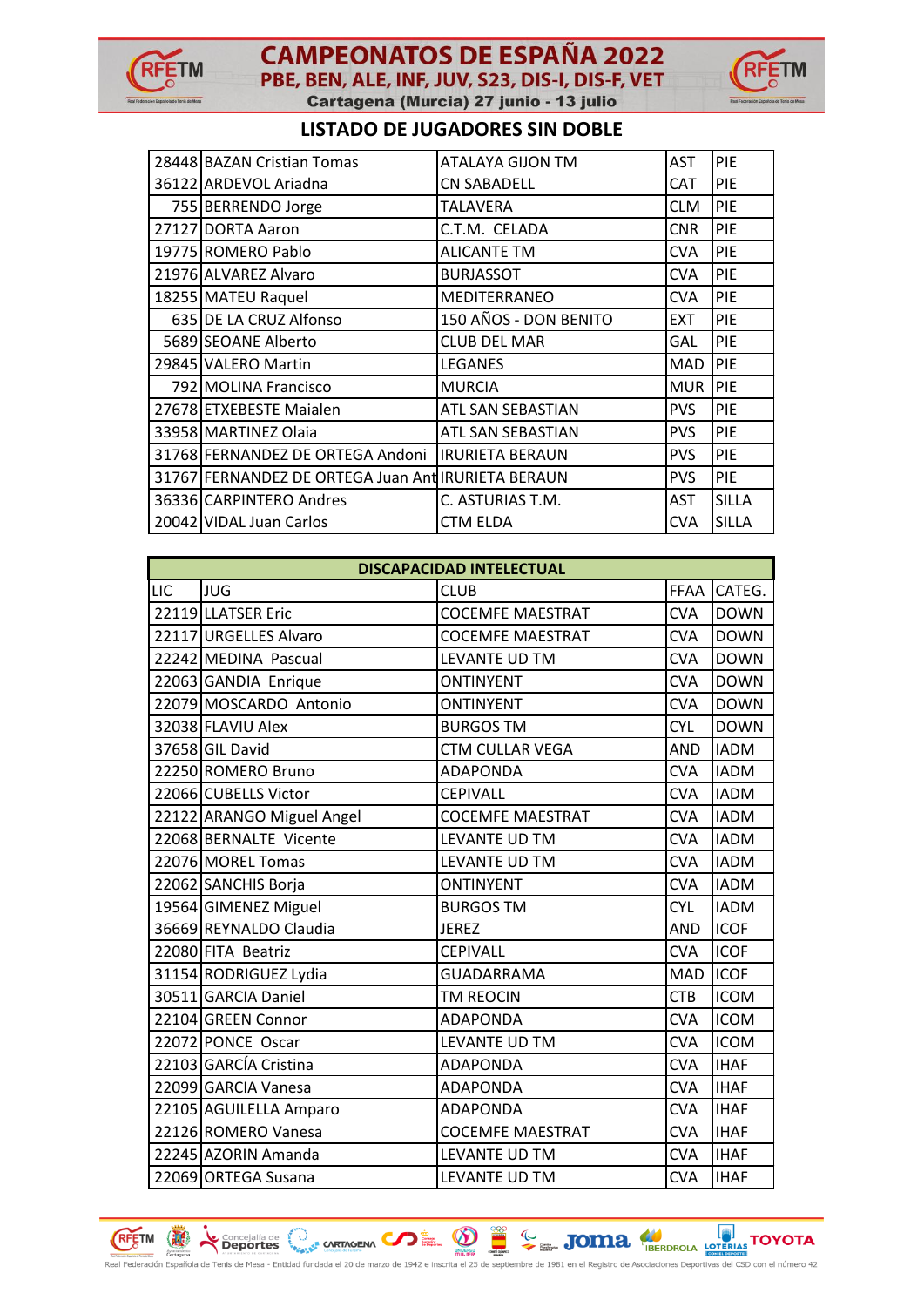



## **LISTADO DE JUGADORES SIN DOBLE**

| 22074 VALDEOLMILLOS Lorena   | LEVANTE UD TM            | <b>CVA</b> | <b>IHAF</b> |
|------------------------------|--------------------------|------------|-------------|
| 22247 YAGUE Belen            | LEVANTE UD TM            | <b>CVA</b> | <b>IHAF</b> |
| 33493 HERNANDO Ana           | <b>BURGOS FÉMINAS TM</b> | <b>CYL</b> | <b>IHAF</b> |
| 22101 GARCÍA Jesus           | <b>ADAPONDA</b>          | <b>CVA</b> | <b>IHAM</b> |
| 22078 ALUJER Mario           | <b>CEPIVALL</b>          | <b>CVA</b> | <b>IHAM</b> |
| 22244 CAMPOS Roberto         | LEVANTE UD TM            | <b>CVA</b> | <b>IHAM</b> |
| 22075 GIL Jose Vicente       | LEVANTE UD TM            | <b>CVA</b> | <b>IHAM</b> |
| 22246 ZAFRA Jesus            | LEVANTE UD TM            | <b>CVA</b> | <b>IHAM</b> |
| 22083 FUENTES Vicente        | <b>ONTINYENT</b>         | <b>CVA</b> | <b>IHAM</b> |
| 29150 HERNANDO Victor        | <b>BURGOS TM</b>         | <b>CYL</b> | <b>IHAM</b> |
| 18372 LOPEZ Jacob            | <b>BURGOS TM</b>         | <b>CYL</b> | <b>IHAM</b> |
| 30927 PALACIOS David         | <b>BURGOS TM</b>         | <b>CYL</b> | <b>IHAM</b> |
| <b>MUR-1</b> TORRES Cristian | <b>UCAM TM CARTAGENA</b> | <b>MUR</b> | <b>IHAM</b> |

| <b>VETERANOS</b> |                             |                            |                 |             |  |
|------------------|-----------------------------|----------------------------|-----------------|-------------|--|
| LIC              | <b>JUG</b>                  | <b>CLUB</b>                | FFAA            | CATEG.      |  |
|                  | 28098 ISMAILOVA Ainura      | <b>LABRADORES</b>          | <b>AND</b>      | <b>I40F</b> |  |
|                  | 23637 DE LAS HERAS Lydia    | <b>GUADARRAMA</b>          | <b>MAD</b>      | <b>I40F</b> |  |
|                  | 2341 MULERO Moises          | <b>PORTUENSE</b>           | <b>AND</b>      | <b>I40M</b> |  |
|                  | 36336 CARPINTERO Andres     | C. ASTURIAS T.M.           | <b>AST</b>      | <b>I40M</b> |  |
|                  | 7424 RODRIGUEZ F. Javier    | <b>CTT CARDEDEU</b>        | CAT             | <b>I40M</b> |  |
|                  | 17621 LOREN Carlos          | <b>GIMNASTIC TARRAGONA</b> | CAT             | <b>I40M</b> |  |
|                  | 1913 COLLDEFORN Jaume       | PREMIA DE MAR              | CAT             | <b>I40M</b> |  |
|                  | 22288 RIZO Ruben            | <b>IES LA TORRETA ELDA</b> | <b>CVA</b>      | <b>I40M</b> |  |
|                  | 21312 MESA Jordi            | CTM CAÑIZO VSPORT          | <b>CYL</b>      | <b>I40M</b> |  |
|                  | 4577 ALVAREZ Cesar          | 150 AÑOS - DON BENITO      | <b>EXT</b>      | <b>I40M</b> |  |
|                  | 34923 MARTINEZ Jose         | <b>MURCIA</b>              | <b>MUR</b>      | <b>I40M</b> |  |
|                  | 18623 SANCHEZ Pedro Jose    | PLAYAS DE MAZARRON         | <b>MUR 140M</b> |             |  |
|                  | 20695 PRADANOS Roberto      | <b>FEKOOR</b>              | <b>PVS</b>      | <b>I40M</b> |  |
|                  | 2296 TEJADA Javier          | <b>GASTEIZ</b>             | <b>PVS</b>      | <b>I40M</b> |  |
|                  | 29797 CABRERA Maria Dolores | CTT SANTISIMO SALVADOR     | <b>CVA</b>      | <b>I50F</b> |  |
|                  | 29761 POLES Yolanda         | CTT SANTISIMO SALVADOR     | <b>CVA</b>      | <b>I50F</b> |  |
|                  | 36737 SMITH Louvein         | DAMA DE ELCHE              | <b>CVA</b>      | <b>I50F</b> |  |
|                  | 17145 ESPINOSA Victor       | <b>BOLA P LA ZUBIA</b>     | <b>AND</b>      | <b>I50M</b> |  |
|                  | 19903 RODRIGUEZ Juan Miguel | <b>BOLA P LA ZUBIA</b>     | <b>AND</b>      | <b>I50M</b> |  |
|                  | 1166 ESCAMILLA Eduard       | <b>PALMATT</b>             | <b>BAL</b>      | <b>I50M</b> |  |
|                  | 9353 DIAZ Juan              | ATENEU 1.882               | CAT             | <b>I50M</b> |  |
|                  | 19120 VERDEJO Jordi         | <b>GIMNASTIC TARRAGONA</b> | CAT             | <b>I50M</b> |  |
|                  | 1384 MANZANO Enric          | <b>OLESA</b>               | CAT             | <b>I50M</b> |  |
|                  | 943 TEJUELO Jose Antonio    | CTM. ILICITANO             | <b>CVA</b>      | <b>I50M</b> |  |
|                  | 29768 VIVES Vicente Juan    | CTT SANTISIMO SALVADOR     | <b>CVA</b>      | <b>I50M</b> |  |
|                  | 21911 BOU Jose              | LA VILA JOIOSA             | <b>CVA</b>      | <b>I50M</b> |  |
|                  | 16914 MORALES Jose          | LA VILA JOIOSA             | <b>CVA</b>      | <b>I50M</b> |  |
|                  | 16912 NARANJO Wenceslao     | LA VILA JOIOSA             | <b>CVA</b>      | <b>I50M</b> |  |
|                  | 33689 CHIRINOS Andres Eloy  | <b>CTM BOADILLA</b>        | <b>MAD</b>      | <b>I50M</b> |  |
|                  | 1266 URIBARRI Jon           | <b>FUENLABRADA TEAM</b>    | <b>MAD</b>      | <b>I50M</b> |  |